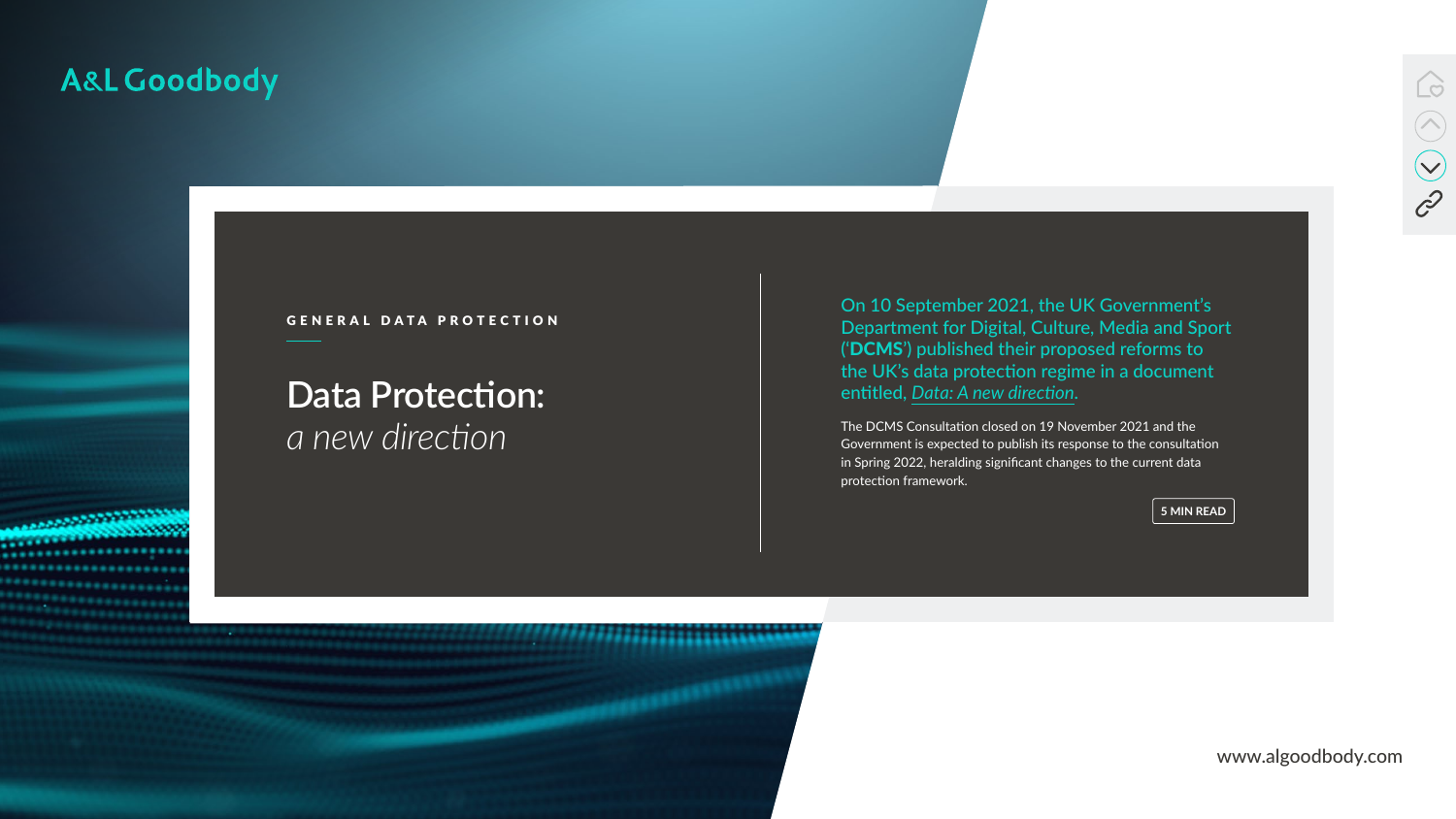# Chapter 1 - Reducing barriers to responsible innovation

The Consultation recognises that data protection regimes require active interpretation and application to new and emerging technologies. The UK's data protection regime should be adaptable enough to be interpreted quickly in order to fit the fast-changing world of datadriven technologies. In this aspect, the Consultation asked for the public's views relating to data protection law surrounding: research specific provisions, legitimate interests, deployment of AI systems, data minimization and anonymization and innovative data sharing solutions.

### *Clarifying requirements when processing for research purposes*

The Government is concerned that the lack of regulatory clarity regarding the requirements when processing for research purposes creates uncertainty for business and stifles the effective use of data. For the benefit of processing for research purposes, the Government proposes to consolidate provisions regarding research purposes and to define what is meant by "scientific research" in the UK GDPR and the Data Protection Act 2018 and also incorporate a clear definition of scientific research into legislation.

### *Removal of the legitimate interest balancing test*

Many organisations rely on the legitimate interest legal basis to process personal data. However, there are various hurdles and assessments to be made as to the necessity of that processing and the balancing of those interests against the rights of data subjects. This can be an uncertain and complex process which the Government proposes to address by creating a limited list of legitimate interests for which organisations can use personal data without having to apply the balancing test.

- support vibrant competition and innovation to drive economic growth
- maintain high data protection standards without creating unnecessary barriers to responsible data use
- $\blacksquare$  keep pace with the rapid innovation of data-intensive technologies
- help innovative businesses of all sizes to use data responsibly without undue uncertainty of risk (both UK and Internationally), and
- **E** ensure the ICO is equipped to regulate effectively in an increasingly data-driven world

#### *AI and automated decision making*

The Consultation recognises that datadriven AI systems could bring huge benefits, alongside a need to deploy AI tools that innovate responsibly and manage datarelated risks at every stage of the AI lifecycle. The Consultation called for views on how the concept of fairness applies in the AI and machine learning field.

In particular, the Consultation invited evidence on proposals to remove or limit the restrictions on automated decision making (including profiling) under Article 22 of the GDPR. The current restrictions include the right to human review, giving individuals the right to challenge and request review



#### Data Protection: a new direction **|** 2022

#### **Background**



The DCMS Consultation is the first step in the Government's plan to deliver on the [National Data Strategy](https://www.gov.uk/government/publications/uk-national-data-strategy/national-data-strategy), which is underpinned by the government's desire to 'secure a pro-growth and trusted data regime in the UK.'

The Government aims to create a data protection regime that will:

The Consultation focuses on 5 key areas including: reducing barriers to responsible innovation, reducing burdens on businesses and delivering better outcomes for people, boosting trade and reducing barriers to data flows, delivering better public services and the reform of the ICO.

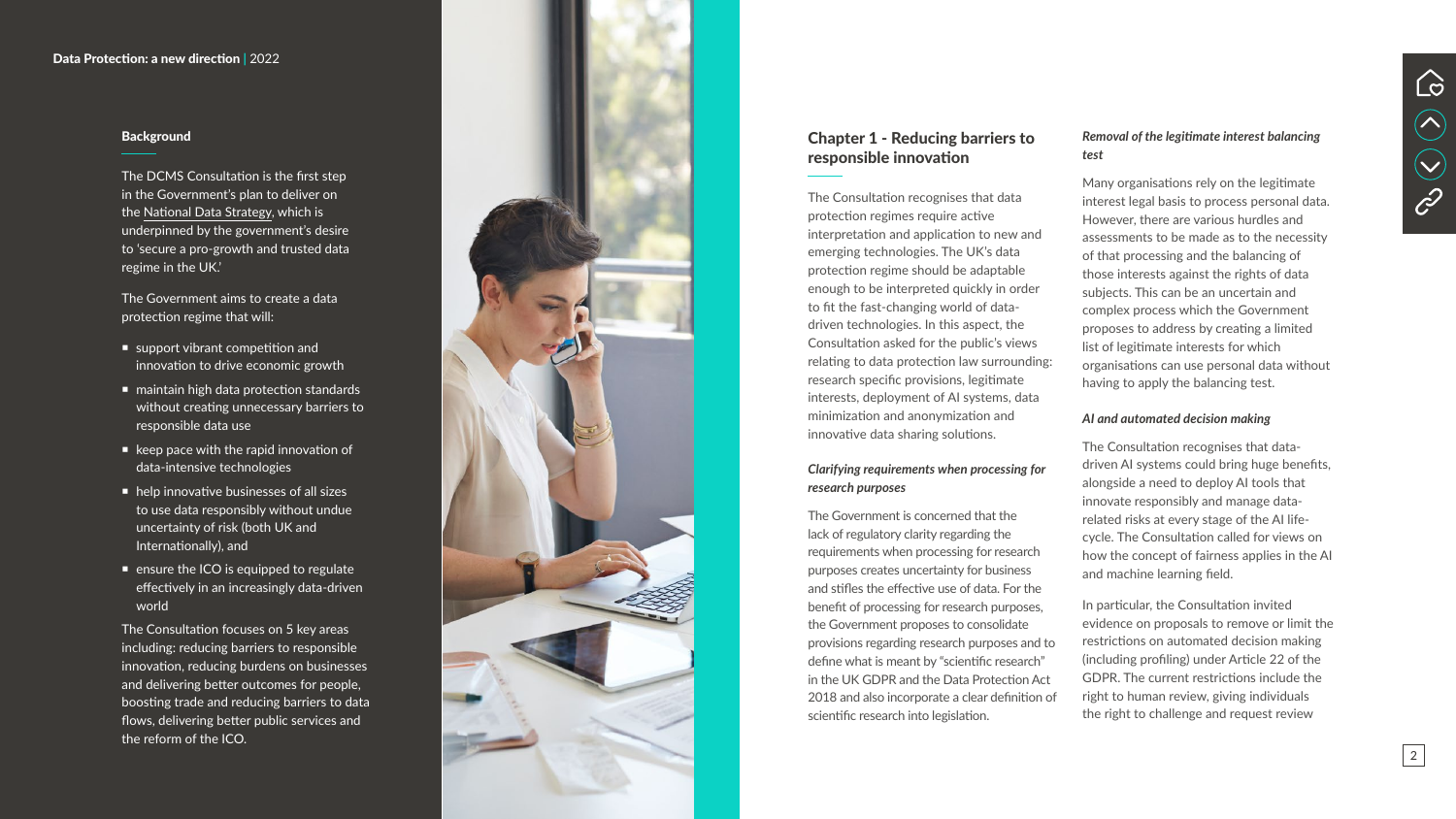of a decision. The Government proposes the removal of this provision in its totality, instead permitting its use on the basis of legitimate interests or public interests.

#### *Data minimisation and anonymisation*

Current legislation provides that personal data should be adequate, relevant and limited to what is necessary in relation to the purposes for which it is processed. This is commonly known as the 'data minimisation principle'.

At the moment, UK data protection legislation does not include a clear test for determining whether data is anonymous or not. In the interests of certainty, the Government has proposed to include a test for anonymisation in legislation, either by:

- placing Recital 26 of the UK GDPR onto the face of legislation, or
- creating a statutory test

The Government claims that greater use of effective anonymisation could help protect personal information, reduce risks for organisations and provide opportunity for broader economic and societal benefits.

#### *Innovative data sharing solutions*

The Government aims to encourage solutions that increase organisations' confidence and expertise in responsible data sharing practices. Therefore, the Government is considering its role in enabling activity of responsible 'data intermediaries' (e.g. entities that provide technical infrastructure and expertise to support interoperability between datasets or act as mediators negotiating sharing arrangements between parties looking to share, access or pool data).

# Chapter 2 – Reducing the burden on businesses and delivering better outcomes for people

#### *Reform of the accountability framework*

The accountability framework is comprised of the accountability principle in Article 5 of the UK GDPR. The accountability principle ensures effective data protection regulation and implementation and is also intended to support a number of outcomes, including: the protection of personal data; transparency; embedding data protection into organisational

practices; enabling public trust; regulatory clarity and confidence in compliance; and facilitating enforcement activity.

The Consultation claims that, although the principle of accountability is fundamental, the current legislative framework sets out a number of specific requirements that organisations must satisfy in order to demonstrate compliance which creates a significant and disproportionate administrative burden on organisations. The changes being proposed by Government include the removal of the requirement to appoint a Data Protection Officer so that it can be replaced by a Privacy Programme manager, removal of the requirement to carry out a Data Protection Impact Assessment (DPIA) and removal of the requirement to consult with the ICO where high risk processing activities are being undertaken.

Significantly, the Government's proposals also seek to increase the threshold for reportable data breaches to the ICO to breaches where there is a 'material risk' to individuals only.





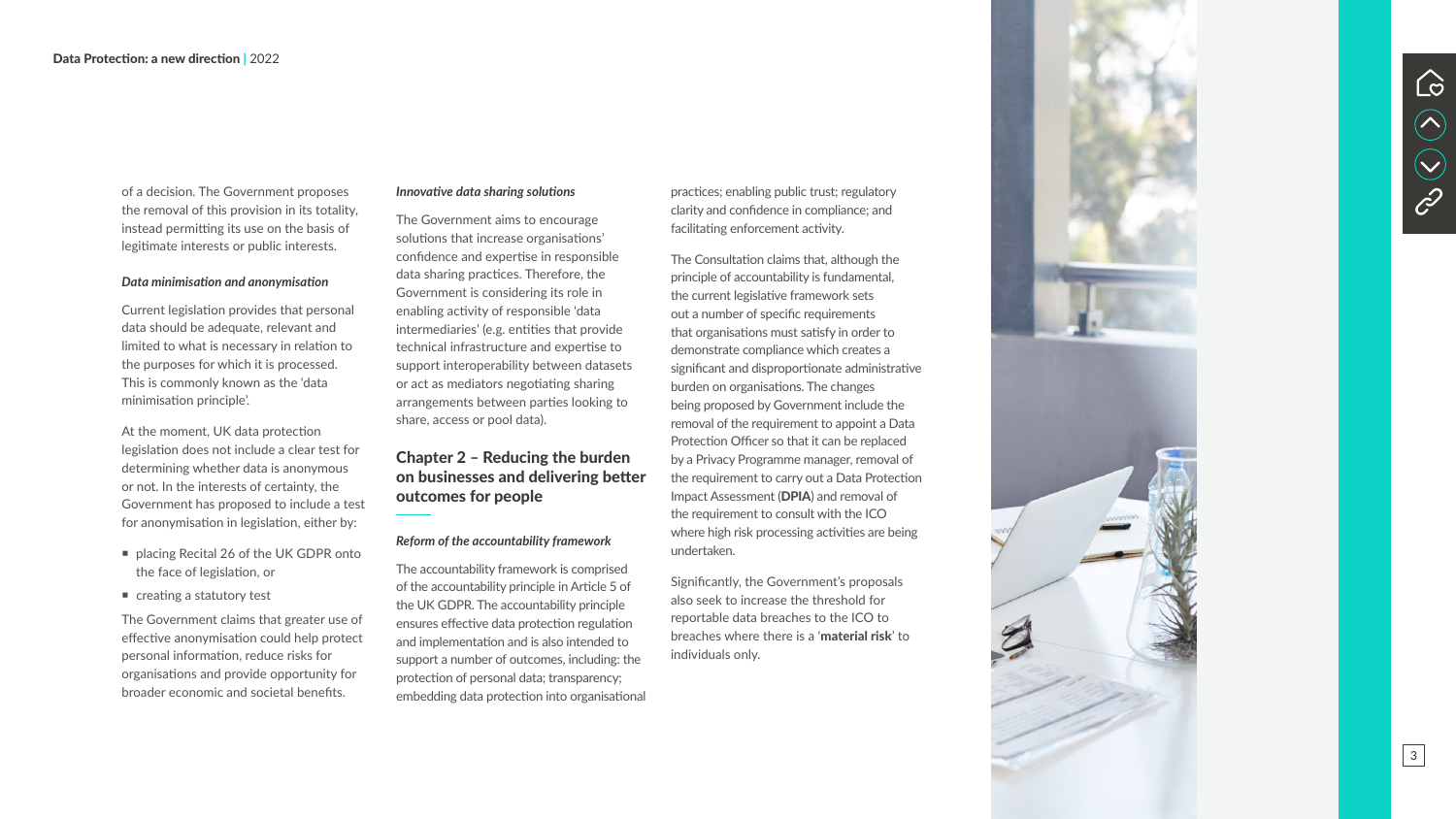#### *Privacy and electronic communications*

Whilst the focus of the Consultation remains firmly on reform of the UK GDPR, some elements of the proposals touch on the Privacy and Electronic Communications Regulations 2003 ("PECR"). The PECR complements the UK data protection framework but sets out more specific privacy rights for example, for electronic marketing.

As life has become increasingly digitised since the introduction of the PECR in 2003, the Government is considering the following:

- $\blacksquare$  the removal of the requirement for consent for Analytics Cookies and other no risk trackers
- government invites comment on how to reduce consent fatigue for Cookie consent
- the expansion of a 'soft opt-in' to noncommercial organisations and the possible complete exemption of political parties from the PECR
- **fine increases under PECR to match UK** GDPR fines, and
- **E** communication providers to be required to report fraudsters to the ICO

# Chapter 3 - Boosting trade and reducing barriers to data flows

- To facilitate this, the Government has suggested the following:
- $\blacksquare$  to ensure that all adequacy regulations made under current laws remain valid
- $\blacksquare$  to approach adequacy assessments with a focus on 'risk-based' decision making in outcomes, and
- $\blacksquare$  to relax the requirement to review adequacy regulations every four years

The Government has stated that it 'intends to facilitate digital trade and influence the global rules that govern the cross-border flow of goods, services and data.' This includes having the freedom to strike its own international data partnerships with global economies, using its data adequacy capability.

### *Adequacy*

UK law allows the government to assess whether other countries' laws and practices provide an 'adequate' level of personal data protection. The Government has stated that it is committed to the reduction of barriers that organisations face when transferring personal data freely and safely overseas.

Subject access requests ('SARs') are a critical transparency mechanism and allow individuals to check the accuracy of their personal data, learn more about how their data is being used, with whom their data is being shared and obtain a copy of the data held about them. However, the Government has noted that these requests can cause difficulties for organisations in terms of their capacity to process these requests and the threshold for responding to a request.

#### *Alternative transfer mechanisms*

Alternative transfer mechanisms provide a route for cross-border transfers of personal data to countries that are not subject to an adequacy decision. Alternative transfer mechanisms are typically agreements which provide binding and enforceable protections for individuals' personal data when it is transferred internationally.

The Government is considering amendments to ensure the suite of alternative transfer mechanisms available to organisations in the UK GDPR are clear, flexible and provide necessary protections for personal data. The Government intends to introduce alternative transfer mechanisms and allow organisations to identify their own mechanism where appropriate.

#### *Derogations*

Derogations are outlined in Article 49 of the UK GDPR and are exceptions from the general rule that you should not make a restricted personal data transfer unless it is covered either by a UK adequacy regulation, or there are appropriate safeguards in place.

In the Consultation, the Government proposed to ensure that repetitive use of

#### *Subject access requests*

Currently, Controllers can only refuse a SAR request or charge a reasonable fee if the request is either 'manifestly unfounded' or 'manifestly excessive'. However, the ICO has indicated that this provision is rarely utilised or relied upon.

To address these issues the Government is considering the introduction of a fee regime which will be similar to the Freedom of Information and Data Protection (Appropriate Limit and Fees) Regulations 2004 ('FOI'). This fee regime would provide for payment of a fee for access to personal information held by all data controllers (the FOI fee limit is currently £600 for Central Government and £450 for public bodies).

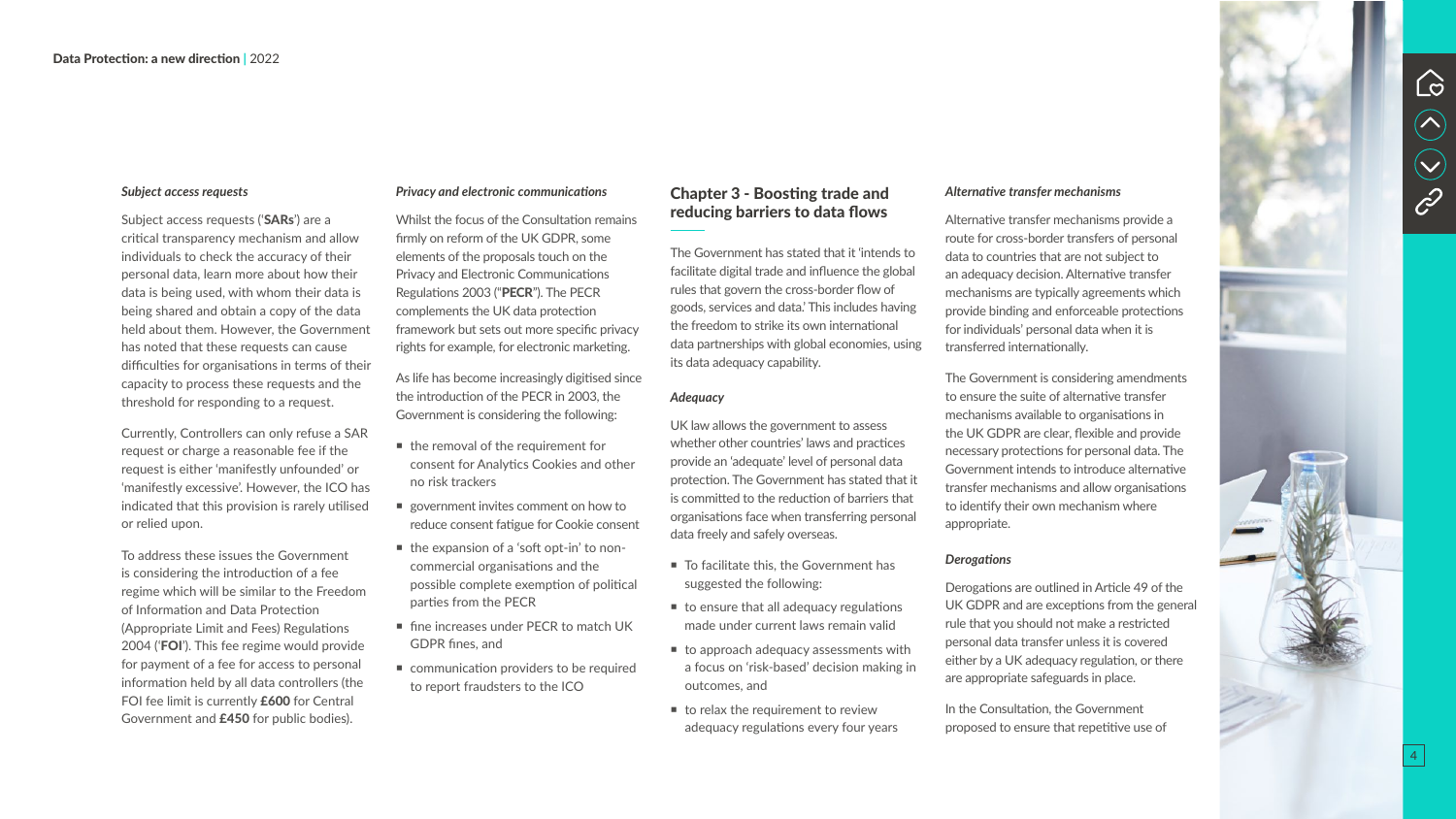# Reform of the ICO

The Information Commissioner's Office (ICO) is the independent supervisory authority with responsibility for monitoring and enforcing the application of data protection legislation in the UK. The Government intends to improve the legislative framework that underpins the powers, role and status of the ICO, setting new and improved objectives and accountability mechanisms. This includes refocusing statutory commitments away from handling a high volume of low-level complaints and towards addressing the most serious threats to the public.

Additionally, the Government also proposes a new governance model for the ICO, aligning with the structure adopted by other regulators such as Ofcom and the FCA. This would remove the requirement for Parliamentary approval and allow The Secretary of State to appoint the CEO and approve (or reject) ICO guidance (with approval from HM Treasury).



derogations is permissible as repetitive use of derogations is currently restricted by UK GDPR. The Government claims this will provide flexibility and assurance for organisations that need to rely on derogations in certain limited but necessary situations.

# Chapter 4 - Delivering better public services

The Government wishes to use personal data for the purpose of improving the delivery of public services while also maintaining a high level of public trust. Proposals in this regard support ease of data sharing – both between different public authorities, as well as between public bodies and private companies processing on their behalf. In particular, the Consultation clarifies that private companies, organisations and individuals who have been asked to carry out an activity on behalf of a public body may rely on that body's lawful ground of processing the data and do not have to identify a separate lawful ground to legitimise the processing of personal data.

### Next Steps

The Consultation closed in November 2021 and the Government response is expected during 2022. If enacted, the proposals set out in the DCMS Consultation would significantly alter the UK's data protection framework and compliance requirements for businesses operating in the UK. The Government considers that the proposals would improve the current regime whilst maintaining the UK's "worldwide reputation for high data protection standards and security public trust".

There has already been much debate about the proposals with some arguing that the changes would dilute the rights of data subjects and weaken the data protections introduced by GDPR. However, there are no plans at present to revise the fines regime and that remains one of the biggest concerns for businesses when a maximum fine of £17.5m can be levied by the ICO. Will the proposed reforms jeopardise the adequacy finding granted to the UK by the European Commission? It is too early in the reform process to predict how the European Commission will react but it is a very real possibility. The extent to which the changes will radically alter the UK data protection landscape should become clearer in the coming year so watch this space.